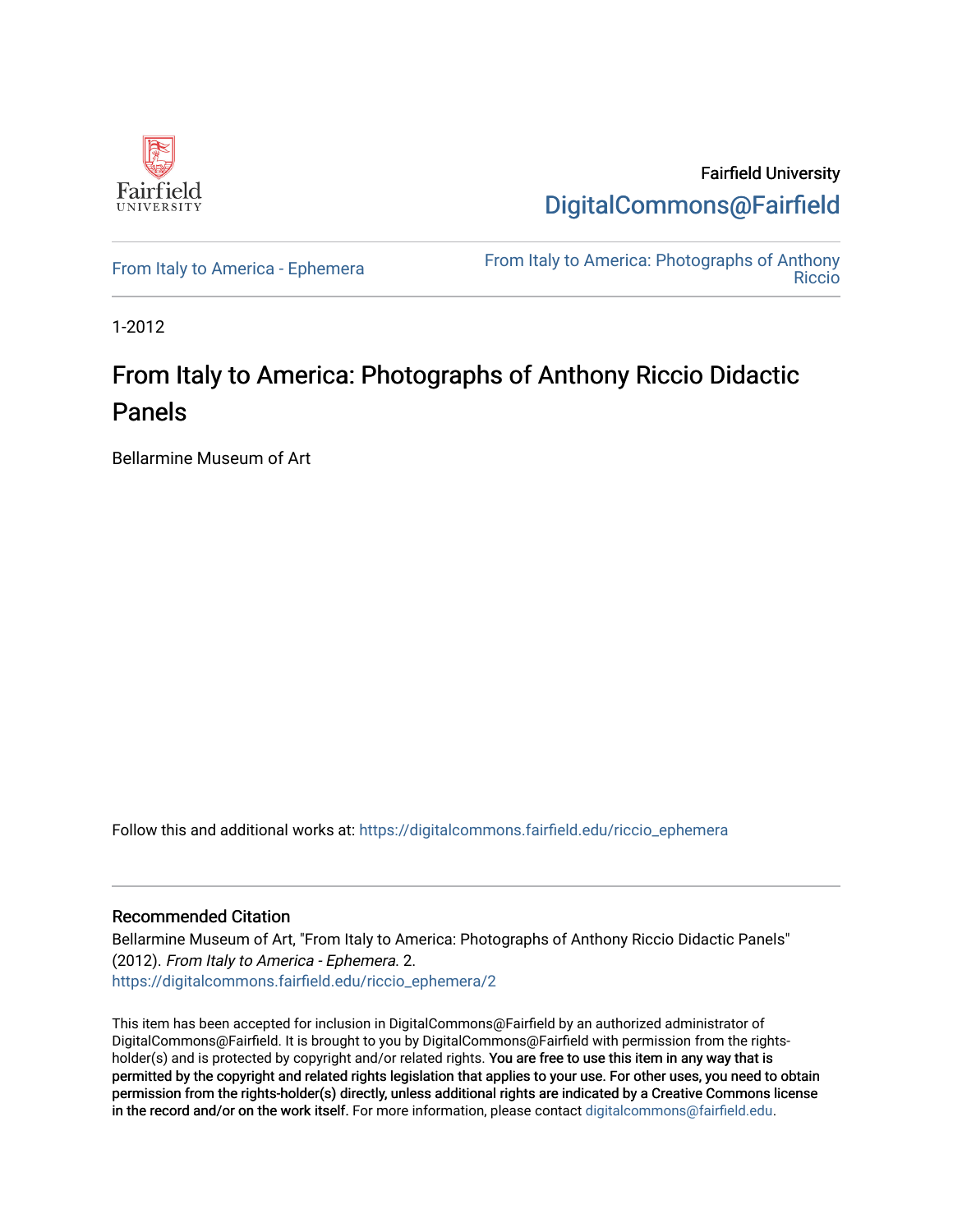## From Italy to America

Between 1880 and 1920, over four million Italians immigrated to America; the majority of them arrived in this country between 1900 and 1914. Most entered through New York City's Castle Gardens or, after 1892, Ellis Island, which opened that year. Though many Italian emigrants chose to settle in locations close to these ports, including Manhattan's Lower East Side, not everyone remained in New York. The creation of "Little Italys" – geographical pockets where Italians could embrace their cultural roots and traditions – in a number of cities up and down the Atlantic seaboard, in the Midwest and even on the Pacific coast attests to this fact.

Many Italians were induced to immigrate to the United States by the success stories they had heard from family and friends who had made the transition before them. All too frequently America was painted as a land of opportunities where anyone could strike it rich. Unfortunately, as many Italians immigrants discovered soon after arriving, the streets in this country were not paved in gold. On the contrary, the obstacles separating them from true prosperity were rife, and included language barriers, unemployment, poverty, and substandard housing conditions. With little education and almost no knowledge of the English language, Italian immigrants were forced to accept what some considered undesirable jobs for very little pay. Most men worked as day laborers, receiving significantly lower wages than natural-born citizens hired for these same tasks. Women, who tended to work in factories, also suffered from wage discrimination. At the root of these injustices lay a fear that Italian immigrants would undermine American superiority. This, in turn, bred racism, yet another hurdle with which Italian-Americans had to contend in their new homeland.

Because many Italians spoke in regional dialects, communication was frequently difficult, even within immigrant neighborhoods. Thus, Italian-Americans tended to live in close proximity to their compatriots, frequently in "cold water flats" and almost always in cramped spaces marked by poor living conditions. Despite the discomforts, these arrangements created close-knit communities in which immigrants relied heavily on one another for security and even survival. This was critical since tensions ran high not only between native citizens and immigrants, but also between discrete immigrant groups, including the Irish and Germans, all of whom were competing with one another for jobs and housing.

The restrictive Emergency Quota Act of 1921 together with the Immigration Act of 1924 abruptly stemmed the flow of Italian immigrants streaming into the Unites States. For Italian immigrants already living in America, the struggle between assimilation and preservation of the Old World's customs and traditions